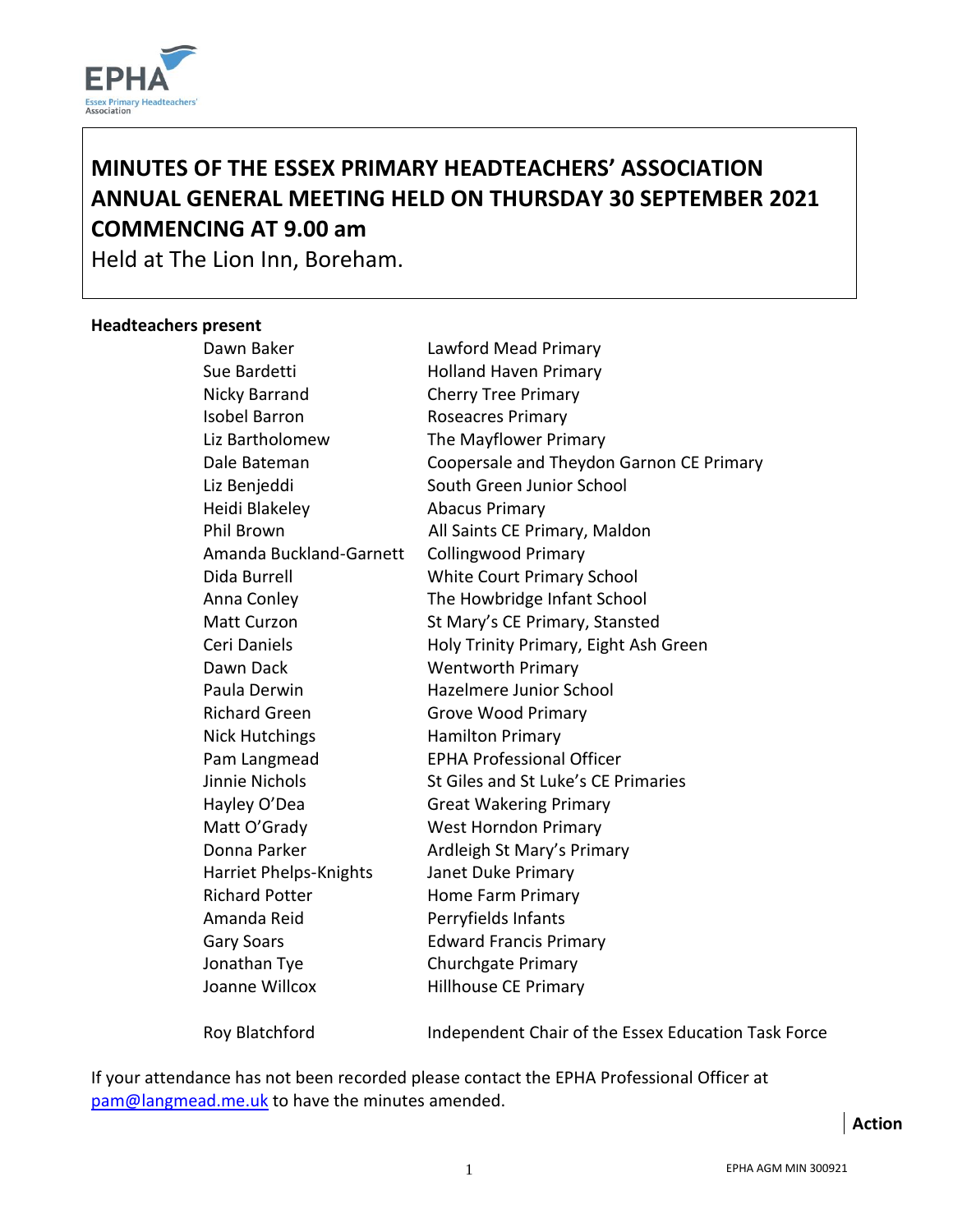

#### **1. APOLOGIES FOR ABSENCE**

Apologies were received from:

- Lois Ashforth Cold Norton Primary
- George Athanasiou Great Sampford Primary
- Emma Dawson Thundersley Primary
- Mary Jo Hall St Thomas More Catholic Primary
- Ian MacDonald Elmstead Primary
- Richard McIntosh Baddow Hall Juniors
- Angela Russell St Anne Line Catholic Infant School
- Karen Tucker Canvey Junior School
- Kevin Watts Great Dunmow Primary

#### **2. WELCOME**

**Harriet Phelps-Knight, Chair of EPHA,** welcomed everyone to the meeting and introduced herself to colleagues. She welcomed new members of the Executive and other headteachers who were attending the AGM. The meeting was in person once again, and it was good to see colleagues face to face, following an enforced gap as a result of the ongoing coronavirus pandemic.

#### **3. REPORTS ON THE 2020/2021 YEAR**

#### **A. EPHA CHAIR'S REPORT**

Harriet Phelps-Knights gave the following report about the previous year as Chair of the Essex Primary Heads' Association.

*2020-2021 was another year that has been like no other. I believe we said that about 2019-20 year and then 202-21 came along to prove us wrong again. I would like to think that 21-22 will be better for the education sector but I am not holding my breath, as I am sure many of you are not either. Despite vaccinations and reduction in Covid restrictions and people being asked to be cautious and sensible it doesn't feel like business as usual in a school. Positive cases all over the place, some very large gaps in learning and no real acknowledgement that these gaps are there and even less recognition of how schools are going to address the problems with SATs threatened again and no change to the assessment system or evaluation of what education should look like going forward.*

*As a profession we should all be extremely proud of everything that we have achieved throughout this pandemic. No one can really know what our lives have been like without walking in our shoes over the last 2 years. Headteachers have been the backbone of the community ensuring that families have been supported, provided with food or vouchers, shoulders to cry on, signposted for additional support. We have maintained the integrity of our profession whilst supporting colleagues, children, families and those other key workers that needed our schools as child care. Headteachers have certainly gone above and beyond in my opinion and no words can really show the appreciation, gratitude and shear awe of what you have all done and achieved within your* 

#### **Professional Officer**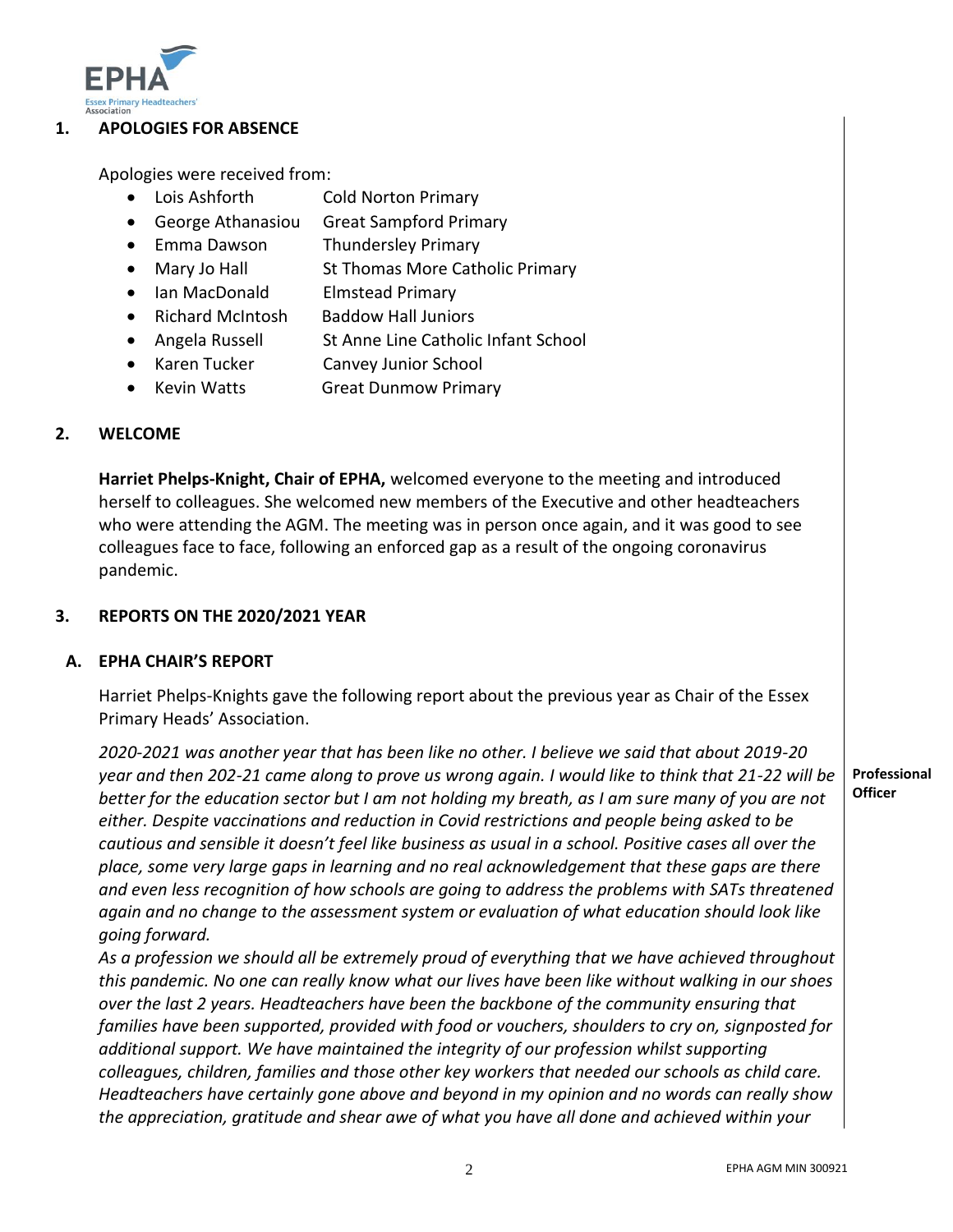

*school communities. Let alone at home supporting your own loved ones and managing throughout the pandemic to juggle work commitments and family life and wonder what we are taking home to those we hold dear. You have stayed strong and steadfast in your commitment to your schools and we cannot thank you and celebrate your achievements enough. In the words of Nadhim Zahawi your work has been outstanding and I am sure that we all hope his words of providing the surrounding support and care that allows every child to take advantage of those opportunities and make the most of them will ensure that schools have the resources to fulfil this wish.* 

*As an association we have continued to provide support and a friendly ear during this difficult year. We have worked closely with the local authority to ensure that your views have been heard and acted on whenever possible. The pandemic has meant that everything has been virtual but is great to begin to start those cautious steps of meeting face to face and EPHA will continue to make that transition where it is relevant and safe to do so. Some meetings lend themselves really well to be virtual and our area meetings and webcasts have certainly had great attendance through being on line.* 

*As ever Pam has been the driving force in the association ensuring that we have the ear of the most relevant people and that we are being heard. The life of a head teacher can be lonely and to know that Pam is there to listen at our rants has been a life saver at times I am sure. Thank you, Pam, for your continued support of headteachers and the brilliant role you play in the lives of schools. Your briefings are so well received and takes a weight of worry away from headteachers and these will continue as long as they are wanted by us.*

*We have voiced our thanks on numerous occasions to Clare Kershaw and her team at School Comms for the support that they have provided to schools navigating the DfE school guidance, track and trace, HR and many other situations that have been thrown at us during the pandemic. Clare has not shied away from going against advice if she feels it is beneficial to schools and school leaders; for example making the decision to close schools totally during half terms. I am the primary voice on the Essex Education Task force and if you read Roy Blatchford's editorial in Education Essex you will have seen the flavour of things that the task force is hoping to achieve. The strap line for the task force is renewal, equity and ambition for all children and young people in Essex. The focus is around transition and support for pupils, training staff in early language development, using the volunteer sector to provide outdoor learning experiences and reading. There will be an Essex Year of reading in 2022 and the aim is to have every young person as a confident reader. Secondary schools are rolling out a pilot of Thinking Reading and as primary schools we want to build on what we do well working with partners to ensure everybody is a reader. We are hoping that Roy will attend today to speak about the Task Force and to seek views on how we can make this investment of a million pounds make a real difference to children. If Roy doesn't attend, then we can pick this up again at a later stage of the day.*

*We have also been working with Maria Brosnan from Pursuit Wellbeing looking at heart health and impact on headteacher stress and wellbeing. This has been a pilot study with a group of Headteacher and once the results have been analysed we will look at whether this is something that has been beneficial and worth offering out further to a wider selection of headteachers. As I started by saying we are hopefully that this will be a different, more normal year, but none of us are convinced, we do have events to look forward to like the deputy conference, the heads conference, more webcasts, area meetings and training events. So be proud of everything you have done this past year and look forward to the future.*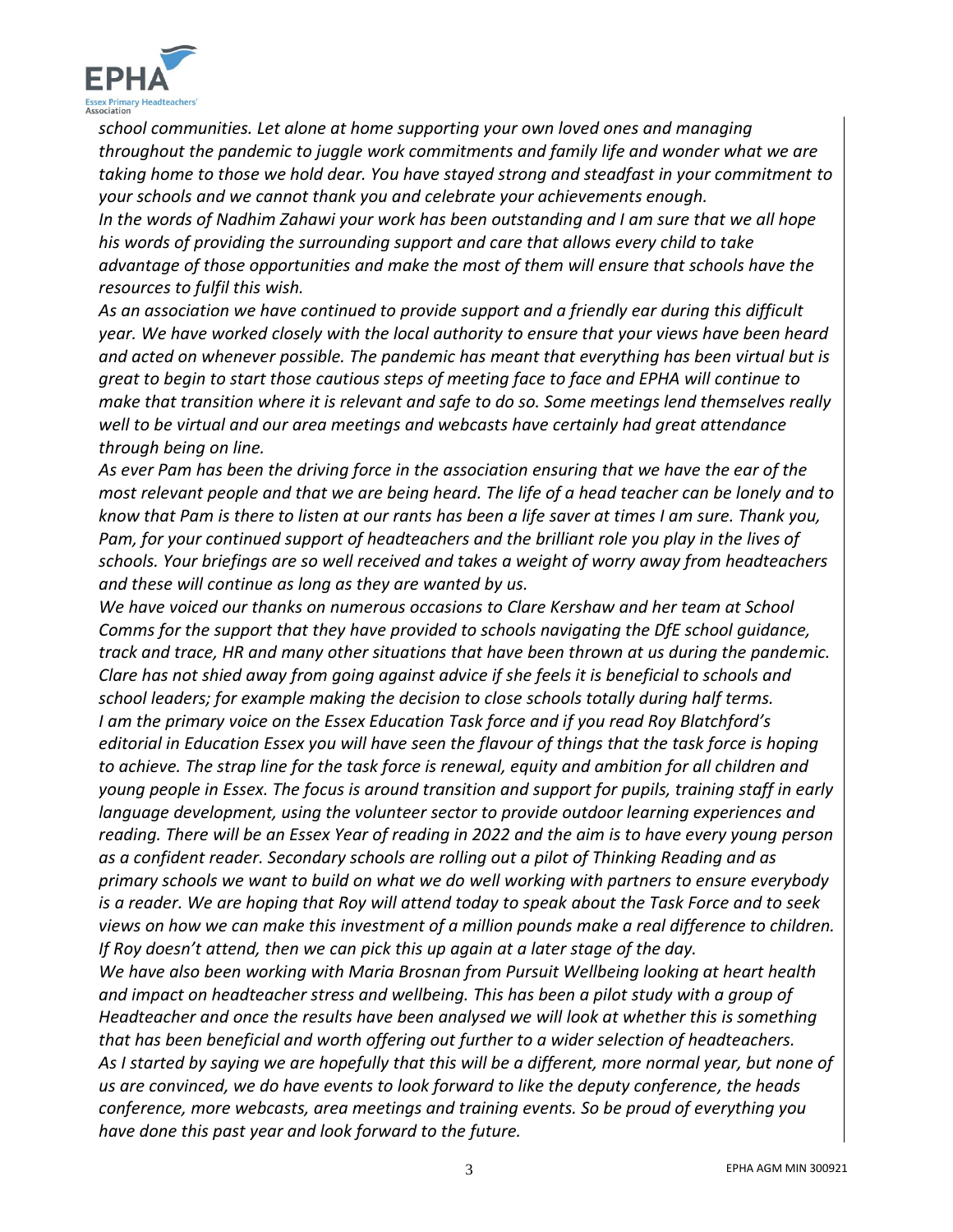

Harriet was thanked for her report, and it was suggested that it should be sent out to all headteachers, to express EPHA's understanding and appreciation of their role during the pandemic.

# **B. EPHA PROFESSIONAL OFFICER'S REPORT**

Pam Langmead gave the following report, reflecting on her work on behalf of EPHA over the last year.

*Nearly 19 months ago, midway through March 2020, none of us could have anticipated the impact and challenges that a global pandemic was about to unleash on the whole of society, both personally and professionally. However, Essex primary, junior and infant schools have soldiered on throughout, and have managed – somehow – to get to grips with constantly changing (and sometimes, downright confusing) operational and educational guidance. Schools enjoyed a brief respite from the stress of the Ofsted call and SATs, but these are now back with a vengeance, alongside the continued challenges of Covid-19. EPHA is well aware that it is NOT YET "business as usual" and recognises the stresses as well as the joys of primary headship.*

*Throughout it all the Association has adapted and my role as Professional Officer continues to be busy and, I hope, has added value for headteachers and their schools.*

*While I have continued to attend a variety of meetings on behalf of primary headteachers, mostly online, an essential part of my role has been the regular meetings with Clare Kershaw, LA officers and colleagues from ASHE (the secondary heads association). These have provided a direct and very effective way of communicating with the LA and ensuring that primary headteachers have continued to be heard during the pandemic. These conference calls are now held weekly (rather than daily at the outset of lockdown), but continue to be an important direct line to Clare, and through her to the DfE and Ofsted.* 

*The EPHA Colleague Supporter programme continues to support headteachers across the county. At the time of writing I am arranging Colleague Support for the many headteachers and heads of schools who have taken up posts this term. Thank you to those serving headteachers who continue to give their time and expertise to the programme.*

*One unexpected benefit of the pandemic has been the dramatic development of our use of technology and I was proud – and more than a little surprised – that we managed to hold both*  last year's Deputy Conference and the Headteacher's conference online. I learnt a lot about *breakout rooms (don't use them!) and the joys of the mute button. A few delegates preferred attending the conferences from the comfort of their own home, but on the whole most want to get back to some face to face events, not least to enjoy a day out with good food and company. However we will continue to hold webcasts, some meetings and training online, as it is certainly an efficient and effective way to get large numbers together.*

*The headteacher briefings continue to be an important of my role, taking up lots of time in the first few weeks of each term. I am now delivering these briefings to 28 clusters across the county, plus an "overspill" meeting for those who can't attend a local meeting. Most have continued online for the time being, but I am assuming some groups will want to return to in-person briefings in due course, or perhaps a mixture of the two.* 

*The "Seven minute staff meetings" remain popular with headteachers and school leaders. Whilst they mainly focus on safeguarding issues, they also include subjects such as data protection, Ofsted and now Covid-19.*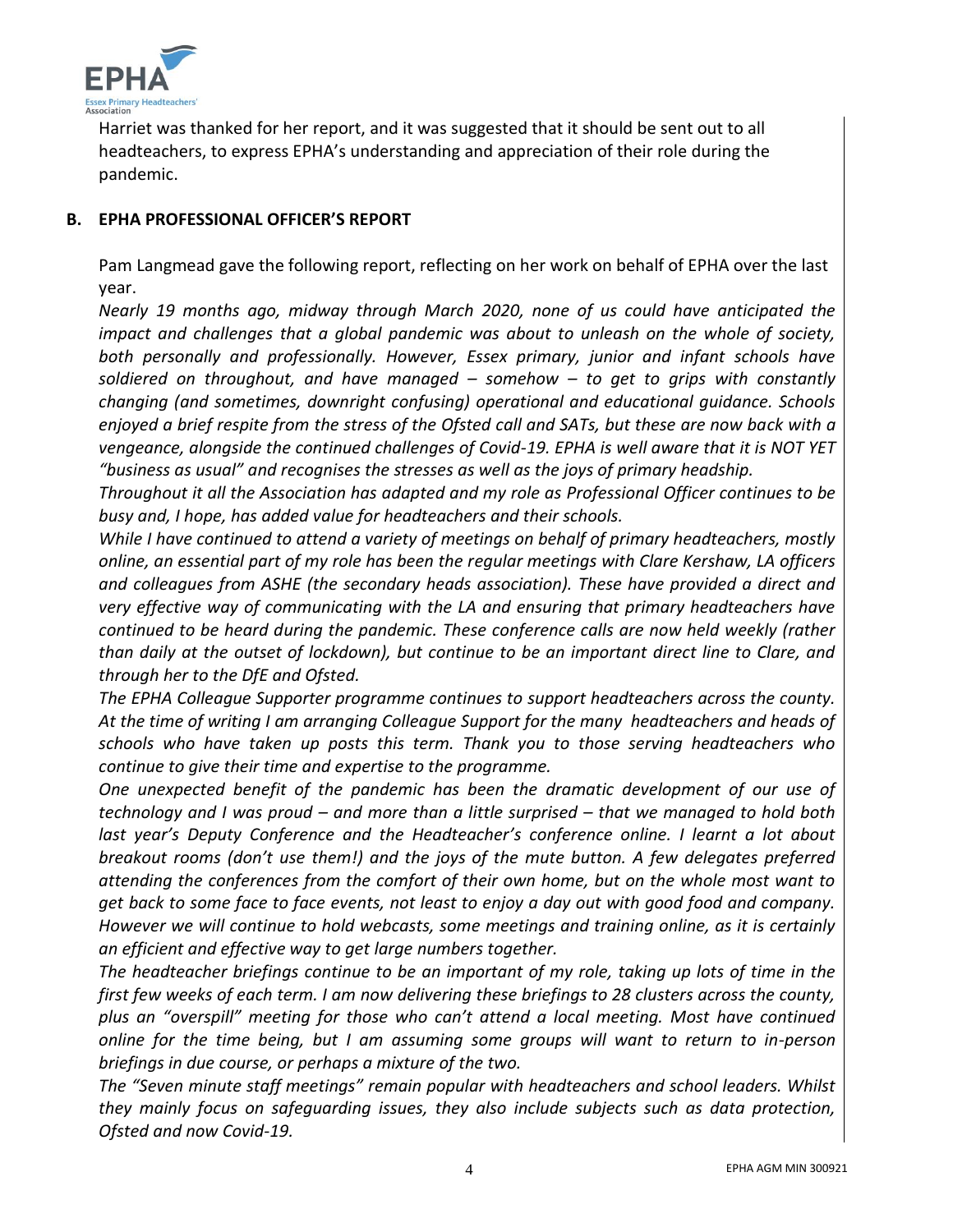

*EPHA continues to provide free (or heavily subsidised) training and events for headteachers. Since lockdown we have been running webcasts with Mike Gogarty (Public Health Director) and representatives from Ofsted, as well as hosting a conference about Healthy Schools partnered with the Essex Child and Family Welfare Service. These are well attended and give our heads a chance to hear from, and question, key figures in education.* 

*I* continue to attend numerous meetings on behalf of EPHA, as detailed in my termly report to the *Executive. In addition to attendance at those meetings (and writing follow-up reports), my work for the Association has included:*

- *Information, emails, guidance and communications with all headteachers, including in response to the Covid-19 pandemic;*
- *Responding to queries and actions from the Executive, ECC, other association officers, interested companies;*
- *Individual support for headteachers when issues arise;*
- *Identifying and supporting new headteachers;*
- *Managing the Colleague Supporter programme;*
- *Briefings to headteacher groups – 28 partnerships/clusters are now holding termly briefings – researching and writing briefing notes and presentations –and keeping them up to date as new directives, guidance and documents are introduced;*
- *Writing 7 minute staff meetings, including updating all KCSiE presentations, and bringing all in line with 2021 guidance;*
- *Updating support materials for schools, including statutory policy lists, website checklists, and the Support Directory;*
- *Organisation and management of the area termly headteacher meetings;*
- *Organising and running webcasts;*
- *Managing the EPHA finances: paying claims and invoices (including from Colleague Supporters), producing reports, paying in cheques;*
- *Managing the bookings, organising the Deputy and Headteacher conferences, future planning for conferences;*
- *Updating EPHA records and managing the website;*
- *Other tasks as required.*

*As ever, it is a great privilege to work for and support primary-phase headteachers in Essex and I look forward to another busy year in 2021/22. However, I also hope that this school year proves much less dramatic and traumatic for us all, and that life, both in schools and out, can return to something approaching normal as soon as possible.* 

# **4. CONSTITUTION**

It was noted that the Constitution for the Essex Primary Headteachers' Association was available on the website in advance of the AGM, and was reviewed by headteachers at the meeting. There were no suggested changes to the Constitution.

It was **AGREED** that the Constitution would be **ADOPTED** for the coming year. The document would be updated by the EPHA Professional Officer and would be circulated with the minutes of the meeting and posted on the EPHA website.

**Professional Officer**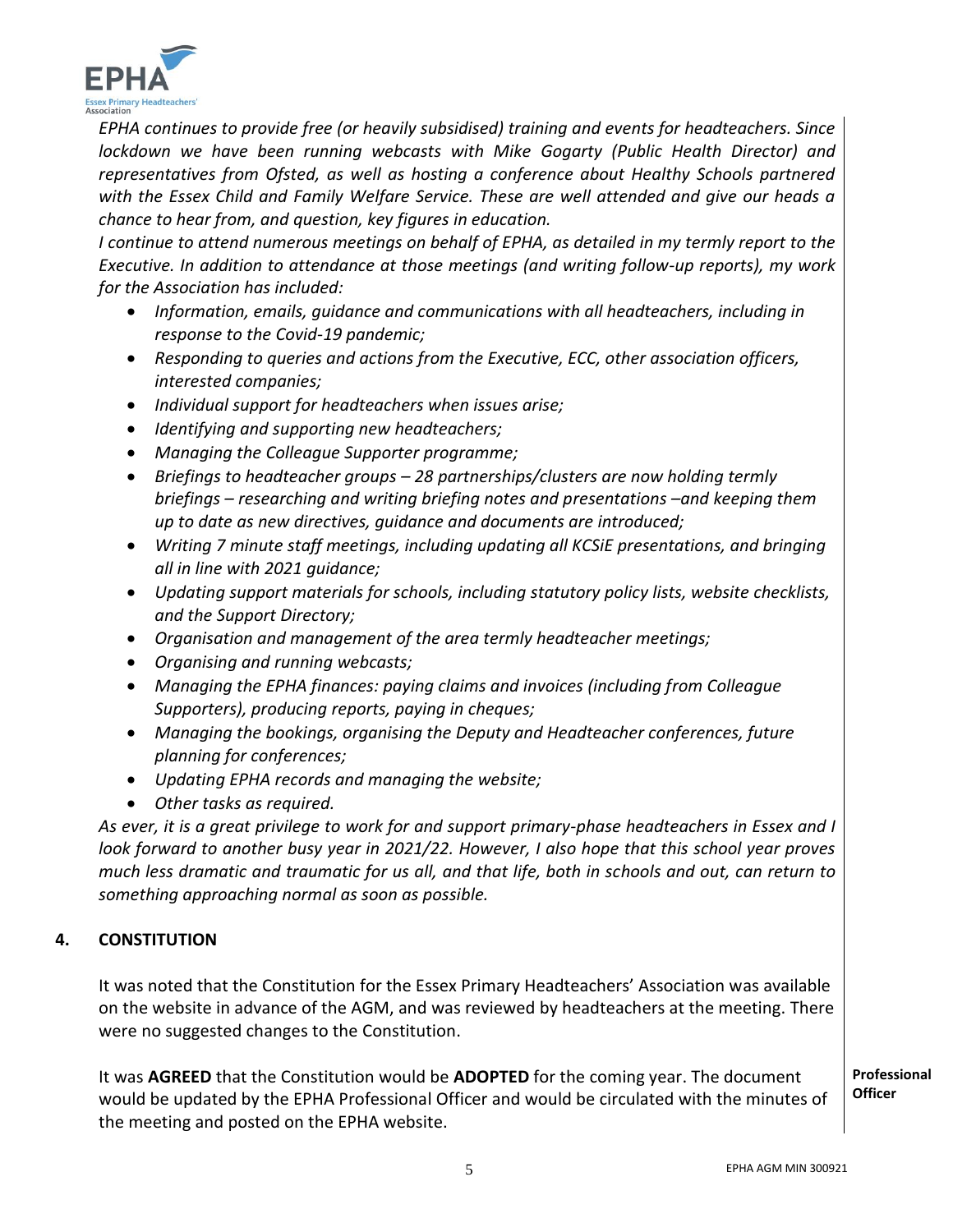

**b)**

#### **5. TREASURER'S REPORT**

Pam Langmead, Professional Officer and treasurer, circulated reports relating to the EPHA accounts:

- a Current Account income and expenditure statement from 1 August 2020 –31 July 2021;
- a statement of the conference account from 1 August 2020 31 July 2021.

Both statements have been checked and agreed as a fair and accurate record of the accounts, by Ann Cutting, School Business Manager at Burnham-on-Crouch Primary School.

**a)** The **Current Account Income and Expenditure** statement for the period 01 08 20 to 31 07 21.

| Expenditure                                                                                  |  |  |  |  |
|----------------------------------------------------------------------------------------------|--|--|--|--|
| £294,792.62<br><b>Opening balance</b>                                                        |  |  |  |  |
| Miscellaneous<br>£12,190.78<br>£00.00                                                        |  |  |  |  |
| £145,920.00<br><b>DSG</b>                                                                    |  |  |  |  |
| Subscriptions<br>£4,150.00                                                                   |  |  |  |  |
| Supply<br>£5,595.00                                                                          |  |  |  |  |
| Travel & mileage<br>£5,754.80                                                                |  |  |  |  |
| <b>Colleague Support</b><br>£327.32                                                          |  |  |  |  |
| <b>Meetings</b><br>£6,400.00                                                                 |  |  |  |  |
| Professional Officer<br>£59,928.98                                                           |  |  |  |  |
| Transfer to<br>£20,000.00                                                                    |  |  |  |  |
| conference account                                                                           |  |  |  |  |
| £9.00<br>Cheque not presented -now cancelled                                                 |  |  |  |  |
| <b>Totals</b><br>£110,196.56<br>£150,079.00                                                  |  |  |  |  |
|                                                                                              |  |  |  |  |
| Bank statement 31st July<br>£341,590.46                                                      |  |  |  |  |
| Cheques issued not yet presented<br>£6,915.40                                                |  |  |  |  |
| <b>Closing balance for account 00795978</b><br>£334,675.06                                   |  |  |  |  |
|                                                                                              |  |  |  |  |
| <b>Notes</b>                                                                                 |  |  |  |  |
| The DSG top-slice equates to 456 schools each paying £320.                                   |  |  |  |  |
| The Professional Officer expenditure for 2020/21 is broken down into                         |  |  |  |  |
| professional fees<br>£56,920.00<br>$\bullet$                                                 |  |  |  |  |
| £269.10<br>mileage<br>٠                                                                      |  |  |  |  |
| £2,739.79<br>expenses paid on behalf of EPHA<br>$\bullet$                                    |  |  |  |  |
| £59,928.89                                                                                   |  |  |  |  |
|                                                                                              |  |  |  |  |
| The Conference account Income and Expenditure statement for the period 01 08 20 to 31 07 21. |  |  |  |  |
| Expenditure<br><b>Balance</b><br>Income                                                      |  |  |  |  |
| <b>Opening balance</b><br>£27,317.20                                                         |  |  |  |  |
| Headteacher conference<br>£13,974.00<br>£00.00                                               |  |  |  |  |
| £9,206.00<br>£11,300.00<br>Deputy conference                                                 |  |  |  |  |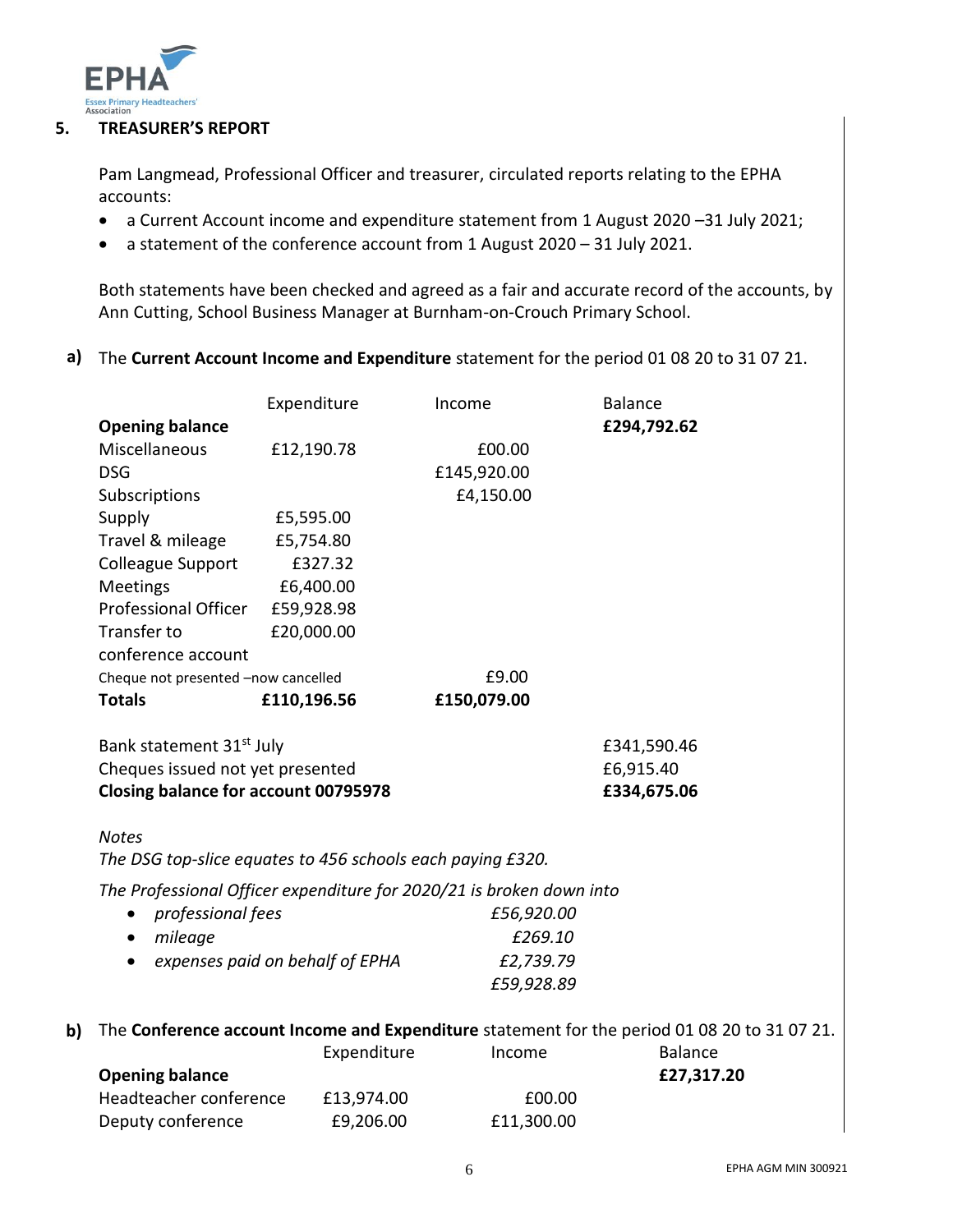

| <b>WEPHA conferences</b>               | £00.00     | £00.00     |  |
|----------------------------------------|------------|------------|--|
| Training income                        | £30,222.28 | £3,250.00  |  |
| Transfer from current account          |            | £20,000    |  |
| <b>Totals</b>                          | £88,315.89 | £45,145.89 |  |
| Closing balance for conference account | £35,437.20 |            |  |

### **Total of Current account and conference account statements end of July 2021:**

| Total assets                  | £370,112.26 |
|-------------------------------|-------------|
| Conference account            | £35,437.20  |
| Bank balance account 00795978 | £334,675.06 |

The School Business Manager who checks the accounts on an annual basis had noted that there was a significant reduction in bank balance this year. The EPHA Treasurer explained that this was due to two main changes: the expenditure and income of the conference has been impacted by the coronavirus pandemic and the fact that we only received partial income alongside the normal expenses.

### **c) EPHA funding**

The EPHA Chair proposed that the DSG top-slice should, once again, be £320 per school. If this is agreed at the AGM, there will be no requirement for the Schools Forum to revisit this decision. Taking into account the continuing costs for the Association, the scope of its activities and, in particular, the uncertainty of future funding, it was unanimously **AGREED** that the top-sliced contribution from the DSG should be £320 in the 2022/23 financial year. It was hoped and anticipated that the Association continues to offer good value for money to schools, including meetings, training, the website, headteacher briefings, resources and ongoing support and advice from the Professional Officer, as well as effective communication with the Local Authority and DfE. It was agreed that EPHA should continue to offer support and training opportunities to all schools.

#### **d) Financial Regulations**

It was noted that the Financial Regulations for the Essex Primary Headteachers' Association were circulated and were available on the website in advance of the AGM, and were reviewed by headteachers at the meeting. There were no proposed changes to the Financial Regulations.

It was **AGREED** that the Financial Regulations would be **ADOPTED** for the coming year. The document would be updated by the EPHA Professional Officer and would be circulated with the minutes of the meeting and posted on the EPHA website.

#### **6. ELECTION OF OFFICERS**

# **a) Election of Chair**

It was noted that one nomination had been received prior to the meeting for the position of Chair for the Essex Primary Headteachers' Association, from Harriet Phelps-Knights (Janet Duke Primary).

There were no further nominations received at the meeting and **Harriet Phelps-Knights was duly**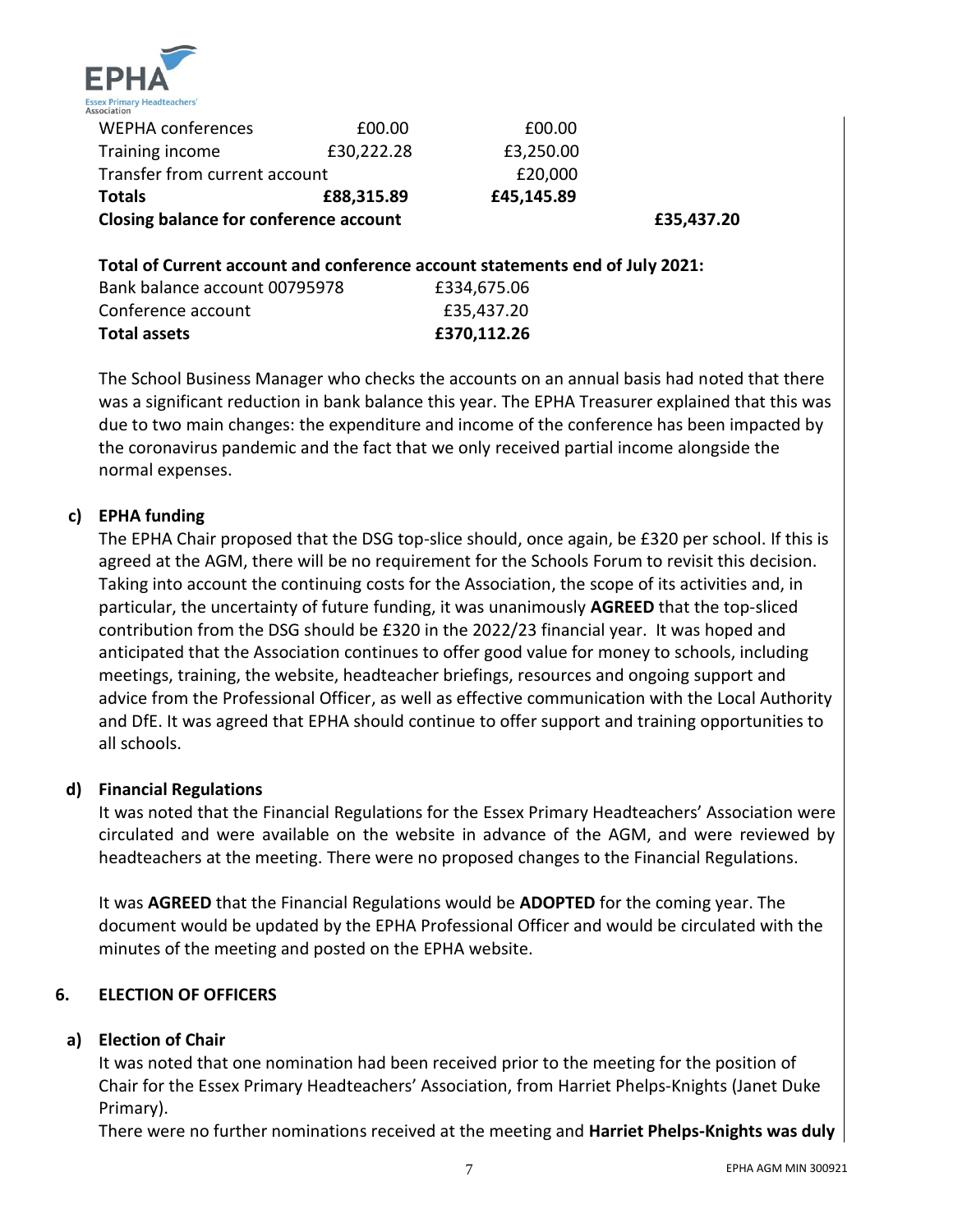

**elected as Chair.** She was thanked for the work she has done on behalf of Essex Headteachers during the year and for agreeing to continue as Chair of the Association.

# **b) Election of Vice-Chair**

It was noted that one nomination had been received prior to the meeting for the position of Vice-Chair for the Essex Primary Headteachers' Association, from Nick Hutchings, (Hamilton Primary, Colchester).

There were no further nominations received and **Nick Hutchings was duly elected as Vice-Chair.** He was thanked for the work he has done on behalf of Essex Headteachers during the year and for agreeing to continue as Vice-Chair of the Association.

# **c) Election of Executive Treasurer**

It was proposed that the Association should continue to elect a headteacher to act as Executive Treasurer, to help oversee the work of the county treasurer/Professional Officer. **Nicky Barrand (Cherry Tree Primary)** nominated herself for this role and was duly elected.

It was noted that Pam Langmead, Professional Officer, will continue to undertake the day to day work and financial administration as County Treasurer.

#### **d) Area and Local Delivery Group Representatives**

Following the Area AGMs that took place online during the summer term, it was confirmed that the following headteachers will represent the South, Central (Mid), North-East and West Areas and Local Delivery Groups (or locality equivalents) on the Executive Committee:

#### **SOUTH Area**

| <b>Chair</b>                      | <b>Nicky Barrand</b>    | <b>Cherry Tree Primary</b>       |
|-----------------------------------|-------------------------|----------------------------------|
| <b>Vice-Chair</b>                 | <b>Richard Green</b>    | <b>Grove Wood Primary</b>        |
| Wickford                          | Heidi Blakeley          | <b>Abacus Primary</b>            |
| <b>Billericay</b>                 | Liz Benjeddi            | South Green Juniors              |
| Rochford                          | Hayley O'Dea            | <b>Great Wakering Primary</b>    |
| Rayleigh                          | <b>Gary Soars</b>       | <b>Edward Francis Primary</b>    |
| Canvey Island                     | Karen Tucker            | Canvey Junior School             |
| Basildon East/Pitsea              | Nicky Barrand           | <b>Cherry Tree Primary</b>       |
| <b>Basildon West</b>              | Angela Russell          | St Anne Line Catholic Infants    |
| Castle Point/Benfleet Emma Dawson |                         | <b>Thundersley Primary</b>       |
| <b>Brentwood</b>                  | Matt O'Grady            | <b>West Horndon Primary</b>      |
| Treasurer                         | vacancy                 |                                  |
| <b>MID Area</b>                   |                         |                                  |
| <b>Chair</b>                      | Dawn Dack               | <b>Wentworth Primary</b>         |
| <b>Vice-Chair</b>                 | Amanda Reid             | <b>Perryfields Infant School</b> |
| <b>Braintree</b>                  | Dida Burrell            | <b>White Court Primary</b>       |
| <b>Chelmsford North</b>           | Amanda Reid             | Perryfields Infant School        |
| <b>Chelmsford West</b>            | Dawn Baker              | Lawford Mead Primary             |
| <b>Chelmsford South</b>           | <b>Richard McIntosh</b> | <b>Baddow Hall Juniors</b>       |
| Maldon                            | Dawn Dack               | <b>Wentworth Primary</b>         |
|                                   |                         |                                  |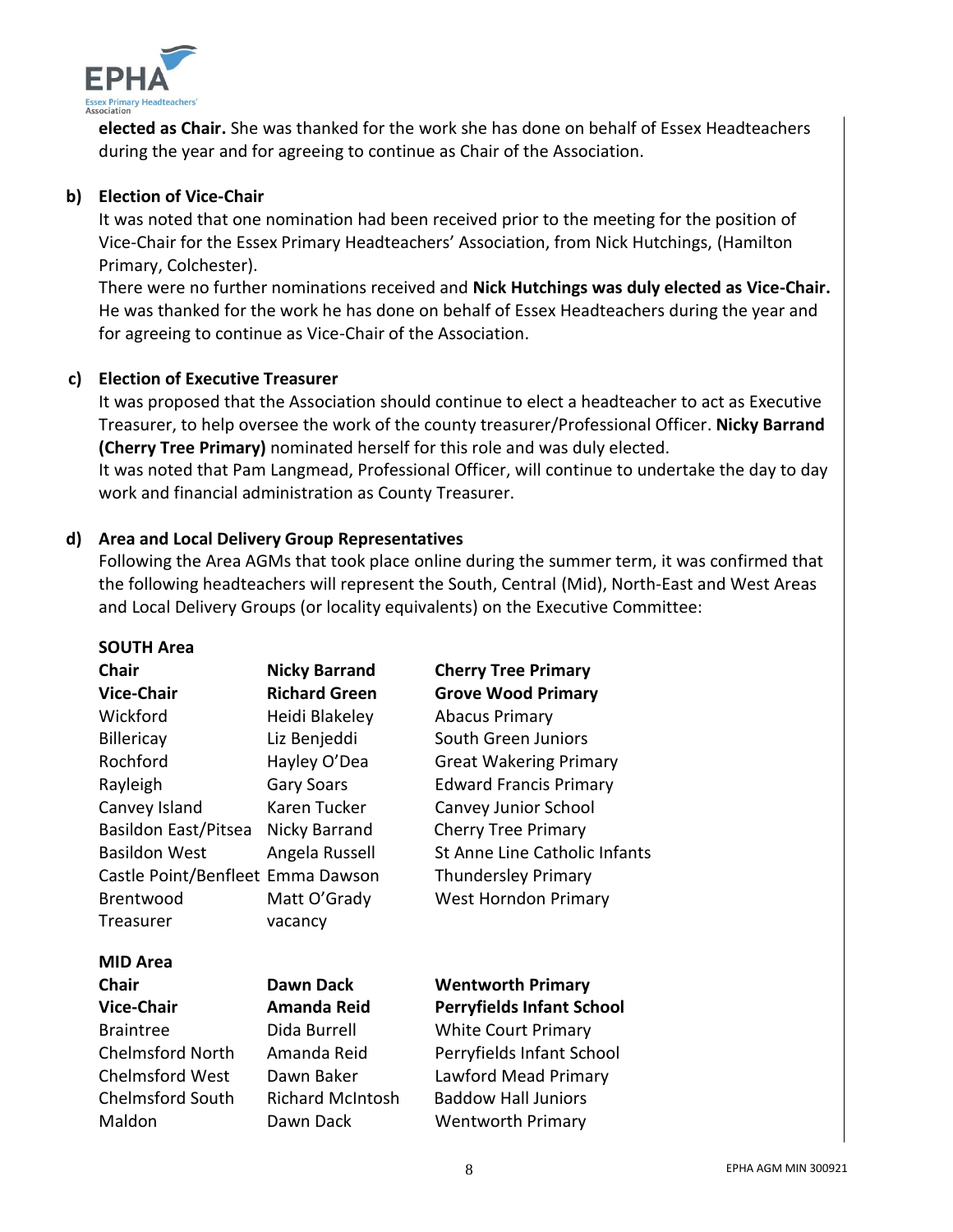

Dengie **Lois Ashforth** Cold Norton Primary Witham **Anna Conley** The Howbridge Infants South Woodham Ferrers Amanda Buckland-Garnett Collingwood Primary Halstead Jinnie Nichols St Giles and St Luke's Primaries Treasurer Dawn Baker Lawford Mead Juniors

#### **NORTH EAST Area**

| Chair                                | <b>Nick Hutchings</b>    | <b>Hamilton Primary</b>                  |  |
|--------------------------------------|--------------------------|------------------------------------------|--|
| <b>Vice-Chair</b>                    | <b>Richard Potter</b>    | <b>Home Farm Primary</b>                 |  |
| <b>Tendring Mid</b>                  | Ian MacDonald            | <b>Elmstead Primary</b>                  |  |
| <b>Tendring South</b>                | Sue Bardetti             | <b>Holland Haven Primary</b>             |  |
| <b>Tendring North</b>                | Donna Parker             | Ardleigh St Mary's Primary               |  |
| Harwich & Dovercourt Liz Bartholomew |                          | The Mayflower Primary                    |  |
| <b>Colchester East</b>               | Paula Derwin             | Hazelmere Juniors                        |  |
| Colchester West                      | <b>Nick Hutchings</b>    | <b>Hamilton Primary</b>                  |  |
| <b>Colchester South</b>              | Ceri Daniels             | Holy Trinity CE Primary, Eight Ash Green |  |
| Treasurer                            | <b>Bridget Harris</b>    | St Thomas More's Catholic Primary        |  |
| <b>WEST Area</b>                     |                          |                                          |  |
| <b>Chair</b>                         | <b>Isobel Barron</b>     | <b>Roseacres Primary</b>                 |  |
| <b>Vice-Chair</b>                    | <b>George Athanasiou</b> | <b>Great Sampford Primary</b>            |  |
| <b>Epping Forest South</b>           | Joanne Willcox           | Hillhouse CE Primary                     |  |
| <b>Epping Forest Rural</b>           | Julie Lorkins            | St Andrew's CE Primary, North Weald      |  |
| Harlow                               | Jonathan Tye             | Churchgate CE Primary                    |  |
| <b>Uttlesford North</b>              | Mary Jo Hall             | St Thomas More Catholic Primary          |  |
| <b>Uttlesford South</b>              | Matt Curzon              | St Mary's CE Primary, Stansted           |  |

It was noted that there is no treasurer for South, but that this is a notional post as all finances are managed centrally.

Treasurer **Mary Jo Hall** St Thomas More Catholic Primary

It was confirmed that the Executive Membership list will be updated to reflect these changes, and will made available on the EPHA website. All of the Executive members were thanked for their contribution and commitment to EPHA and for representing their local colleagues.

#### **7. ESSEX EDUCATION TASK FORCE PRIORITIES AND EXPENDITURE**

Roy Blatchford, Independent Chair of the Essex Education Task Force, was welcomed to the meeting. He said that Essex was a great county to work with, but that he recognises the extraordinary pressures on schools and their staff at the moment. He thanked Harriet Phelps-Knights, the EPHA Chair and primary "voice" on the Task Force, for her work and support. The Task Force Members are:

| Jen Grotier            | Special schools   |
|------------------------|-------------------|
| Carole Herman          | Secondary schools |
| Harriet Phelps-Knights | Primary schools   |

**Professional Officer**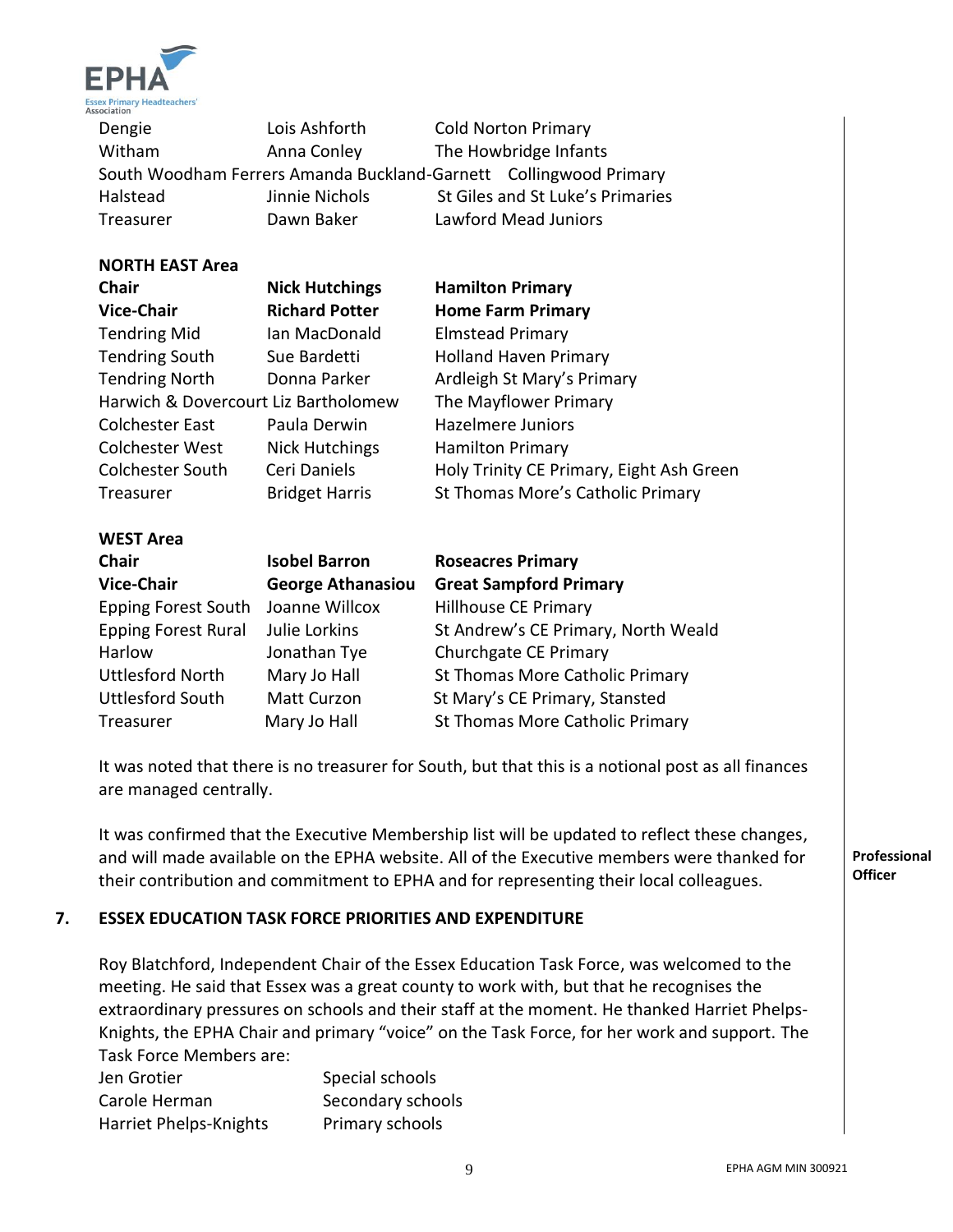

Jo Nice **Early years** Linda Robinson Governance Clare Kershaw Director of Education Tony Ball ECC Cabinet Member for Education Excellence, Skills and Training Martin Solder **Voluntary/Youth Sector** Dan Pearson Further Education colleges Ian Fisher ECC Business Support

Roy noted that this was the first time that he had been involved with such a comprehensive committee, including a whole range of phases from early years to further education, as well as services. He reminded the headteachers of the sheer size of Essex, noting that there are around 17,000 in each year group cohort across the county. The Task Force has been allocated a budget of £1.5 million and needs to spend it wisely, involving people in an equitable way. [www.essexeducationtaskforce.org.uk](http://www.essexeducationtaskforce.org.uk/)

He shared the following information about the task force activities:

Investments of initial £1.5 million budget

- £50K: Pre-school language professional development. Roy noted that the quality of intervention and teaching in pre-schools is not always ideal, and support will be beneficial.
- £75K: Transition coaches: vulnerable students at 16+, moving into FE Colleges.
- £100K: to voluntary sector to provide summer and future holiday outdoor learning/residentials for most vulnerable students and those with SEND.
- £100K: Transition coaches for vulnerable children and those with SEND in Year 6, moving from primary to secondary school. In particular those Year 6 pupils who are at risk of permanent exclusion when they move to secondary school.
- £100K: Leaders and their coaching/well-being. An entitlement for every school leader to have some sort of coaching or well-being support, if they want to take it up.
- £160K: Teenage mental health and well-being. Harriet has questioned why this funding is not also being focused on primary aged children.

£140K: Education Policy Institute research, evaluation, surveys and round-tables over 3 years.

The Task Force has made a £1 million investment in reading, with a focus on the primary/secondary transition years: Years 6/7. Links to Essex Year of Reading 2022.

The aims of the Task Force reading programme are set out as:

- Renewal: to support children and young people who have fallen behind with their reading over the past year.
- Equality: to read confidently is the golden key to being a successful learner
- Ambition: to ensure that every Essex child leaves school able to read at their age level or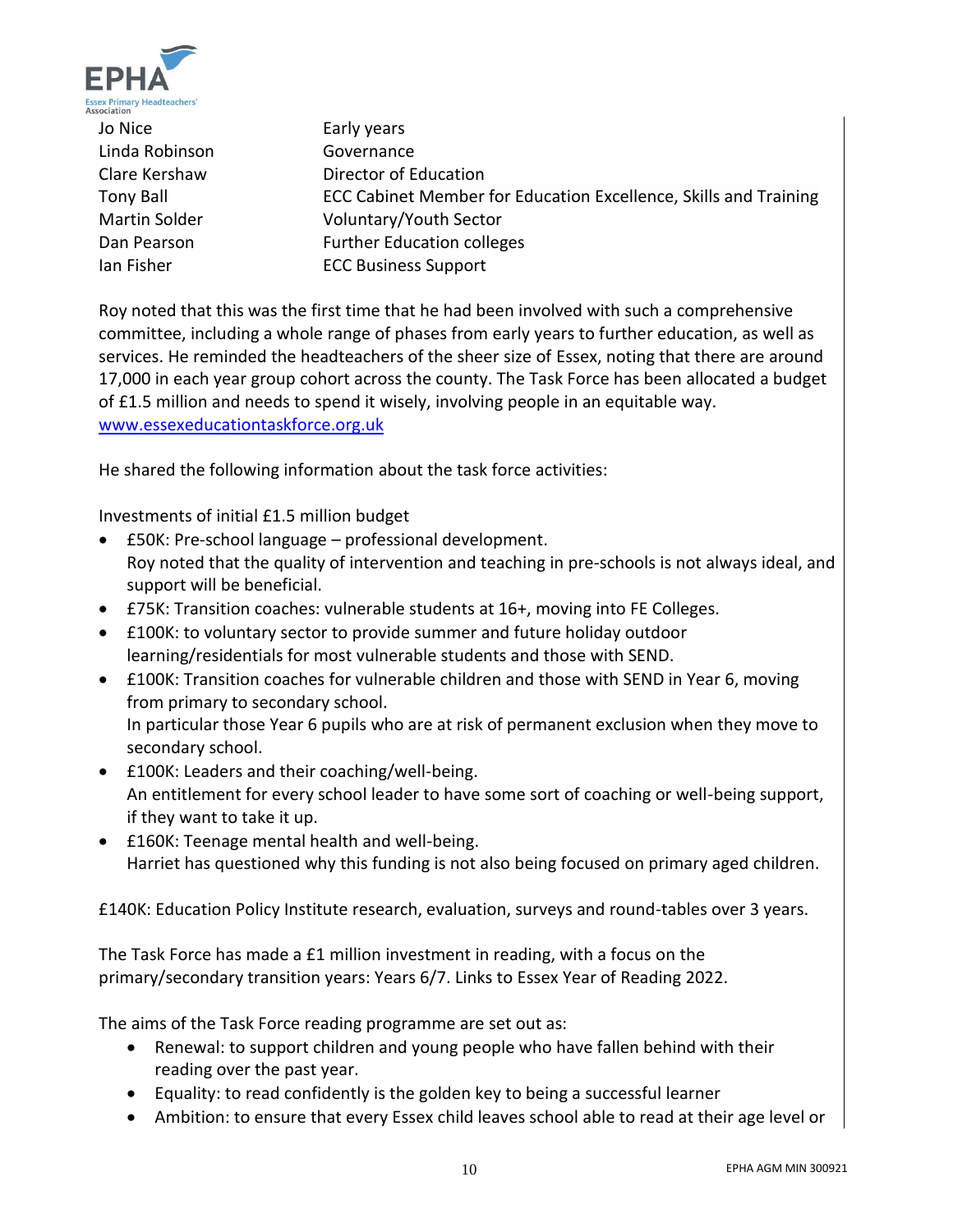

The aim is to second a team of senior leaders from schools to offer expertise and experience, and to support a menu of activities, with a particular focus on staff training. Roy noted that, on the whole, secondary schools don't teach reading, expecting or assuming that all pupils arrive in Year 7 able to read. Ofsted is aware of this gap and is very focused on how secondary schools will address those children who are unable to read at their chronological age.

Joanne Willcox welcomed the funding and initiatives being offered by the Task Force, but noted that there is no funding for those children in the early years of primary schools. She explained that children are arriving in Reception having missed out on any early years/pre-school experience and in many cases have poor language and social skills, as well as an educational deficit. She argued that this will present a long-term problem for all schools, and that the Task Force fund does not address this at all. Roy acknowledged this problem but explained that the Task Force has a finite amount of money; however, he suggested that if headteachers have a compelling case to make they may be able to ask for further funding from Essex politicians. He did note that the pre-school fund will be used to train trainers to support pre-school acquisition of language, but Joanne reiterated her concern about the significant number of children who are arriving in Reception with little or no language.

Dawn Dack reminded the group that the last uninterrupted year of schooling for the current Year 6 pupils was year 3, and it will be a challenge to ensure that they are ready, educationally and socially, for secondary school.

Amanda Reid asked what research there has been, if any, about parental input, arguing that those children with support from their parents make the best progress. Roy acknowledged this is very important, and that the year of reading in Essex will also involve libraries and the wider community, to encourage everyone to develop their reading.

Matt O'Grady echoed the concerns about younger children, noting that Year 2 pupils have never had an uninterrupted year in school and are having to adapt to new routines and learning. He also referred to the funding being allocated to leaders' wellbeing, noting that he had carried out a survey with Brentwood headteachers about their wellbeing. The survey asked if they had considered resignation in the last year, had sought medical advice, and what their main stressors were currently. The answers had been very interesting and informative. Matt noted that governors have been told to consider the wellbeing of the headteacher, but don't seem to have the tools or information to understand how they might help.

Roy explained that Linda Robinson, a National Leader of Governance, is the governor "voice" on the Task Force, and she is compiling a paper with suggestions. However, a headteacher commented that the clerking agency are giving advice that is not always helpful.

Richard Potter asked that the use of language should be considered carefully; for example, stating that "no child must leave Year 6 with being able to access the secondary curriculum" could be interpreted as critical of what primary schools are aiming to do. He noted that primary